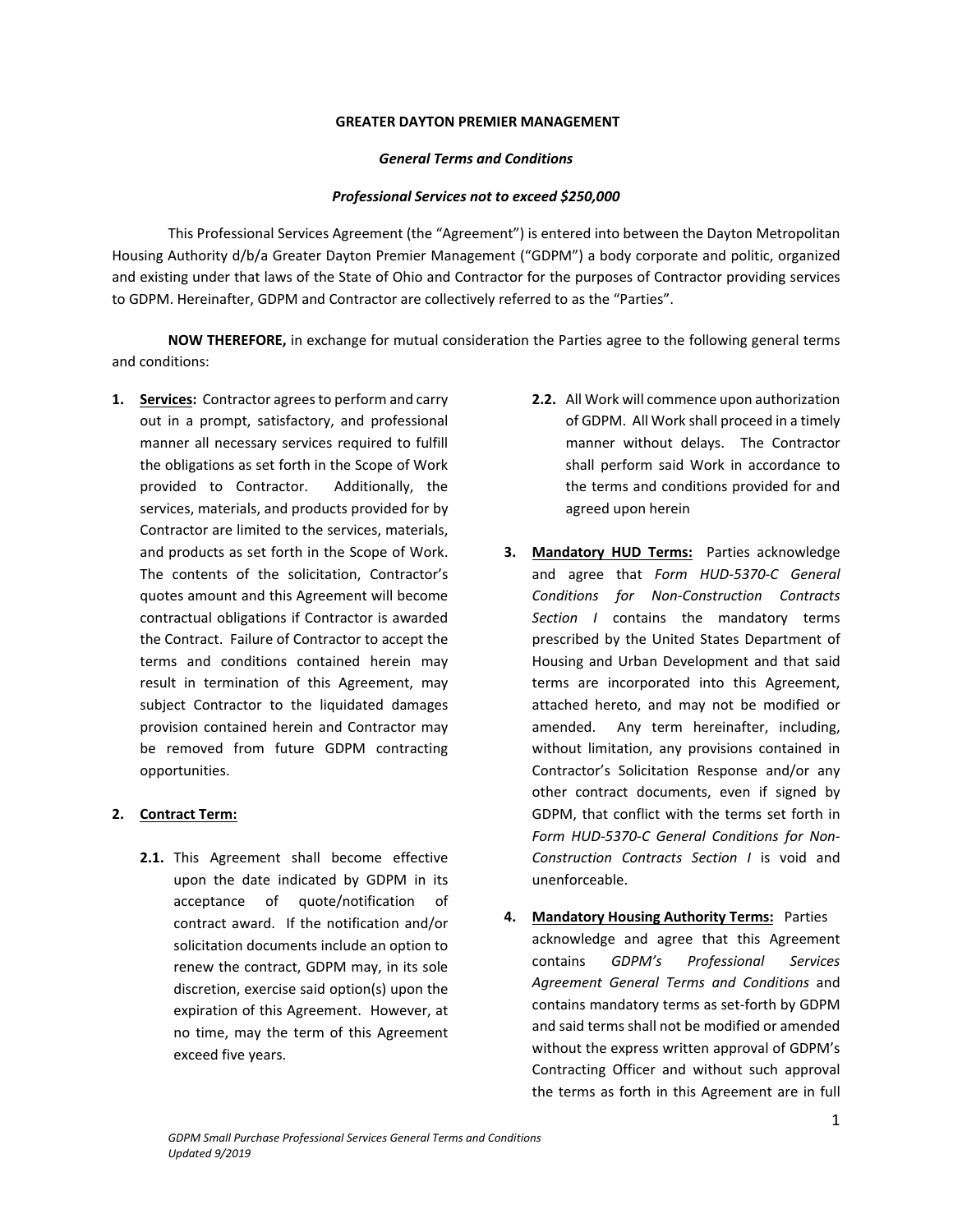force and effect. Any term(s) hereinafter including, without limitation, any provisions contained in Contractor's Solicitation Response and/or any other contract documents, that conflict with the terms as set forth in this Agreement is void and unenforceable. Any Provision(s) contained within the *GDPM Professional Services Agreement General Terms and Conditions* that is similar to any provision(s) or has the same or similar heading of any provision(s) of *Form HUD‐5370‐C General Conditions for Non‐Construction Contracts Section I*  shall be considered supplemental provisions and are binding. Any Conflict in the language is unintentional and the HUD Provision(s) shall be applicable.

**5. Subject to Appropriation of Funds:** GDPM's funds are contingent upon the availability of lawful appropriations by the United States Congress and the United States Department of Housing and Urban Development. If the United States Congress and/or the United States Department of Housing and Urban Development fail at any time to continue funding for the payments or obligation due hereunder, the Work under this Contract that is affected by the lack of funding will terminate and GDPM will have no further obligation to make payments and will be released from its obligations on the date funding expires.

## **6. Compensation and Payment:**

6.1. GDPM will pay Contractor directly at the rate specified in the Contractor's proposal in approximately thirty (30) days of receipt of a properly completed and accepted invoice. If Contractor fails to satisfactorily comply with any term or condition of this Agreement, GDPM may, in its sole discretion, withhold payments claimed by Contractor for services rendered. No payment will be made for incomplete, inaccurate, or defective work. GDPM shall not pay any fees or payments that are putative in nature and/or are not

contemplated in this Agreement, including, without limitation, one-time fees, recurring fees, staging fees, training fees, annual fee increases, early termination fees, late fees and/or additional miscellaneous fees.

- 6.2. Unless expressly specified in the Contract Documents, the unit prices reflected in the accepted Request for Quote Form shall remain firm with no provision for price increases during the term of the Contract.
- 6.3. Contractor must submit an original invoice to the office designated to Contractor by GDPM. To be a proper invoice, the invoice must include a description of services, an invoice number, a purchase order number and the date(s) services were provided.
- 6.4. GDPM shall not be obligated or be liable for any costs incurred prior to award of contract. All costs to submit and prepare a response to the solicitation documents shall be borne by the Proposer/Bidder.
- **7. Warranties and Representations**: Contractor represents and warrants that its services and materials provided for under the terms of this Agreement will be of good quality and consistent with the professional skill and care ordinarily provided by professionals performing the same or similar service and such services and materials shall be provided in accordance with generally accepted industry standards. Additionally, Contractor represents and warrants the following:
	- 7.1. Contractor has the right to enter into this Agreement.
	- 7.2. All services, materials and products provided for under this Agreement are provided in accordance with the sound professional standards and the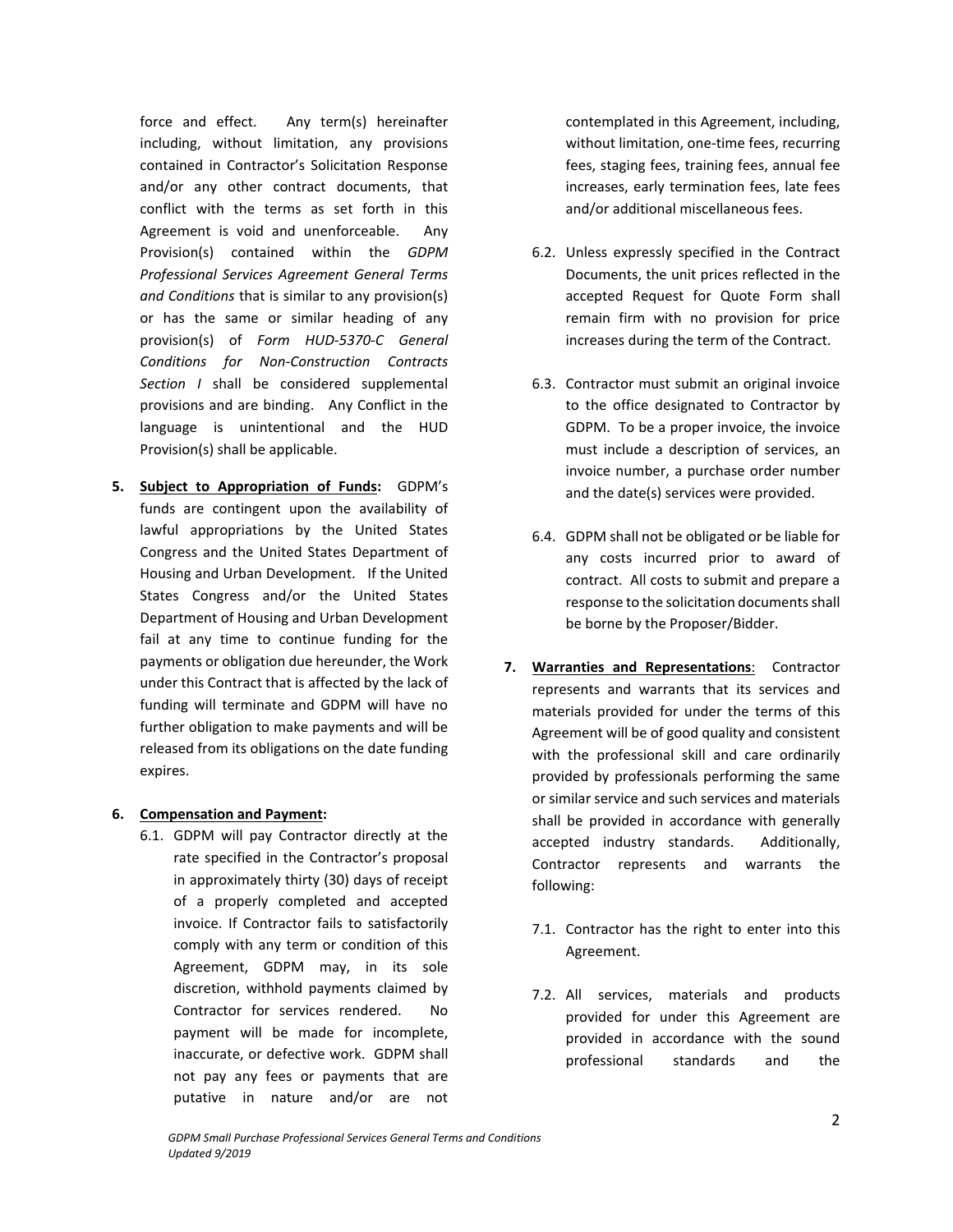requirements of this Agreement and without any material defect.

- 7.3. No services or materials provided for by Contractor under this Agreement will infringe upon the intellectual property rights of any third party.
- 7.4. All services, materials and products provided for hereunder are merchantable and fit for the particular purpose described in this Agreement.
- 7.5. Contractor has the right and ability to grant the license for any materials and/or products in which title does not pass to GDPM.
- 7.6. Contractor will observe and abide by all applicable federal, state and local laws, rules, regulations, ordinances and codes and obtain any license(s), permit(s) or the like required to provide the services and materials under this Agreement.
- 7.7. Contractor has not entered into any other contracts or employment relationships that restrict the Contractor's ability to perform under this Agreement.
- 7.8. Contractor warrants that all equipment, mechanical devises, hardware and software or other type of physical machinery ("equipment") fully complies with all governmental and environmental safety standards applicable to such equipment. The Contractor also warrants that the equipment will perform substantially in accordance with its user manuals, technical materials, and related writings published by the manufacturer with respect to such equipment, and that such equipment will achieve any function described in such writings.

If any services of Contractor or any materials or products provided for by Contractor fail to comply with these representations and/or warranties, and Contractor is so notified in writing, Contractor shall either 1) correct such failure with all due speed, or 2) shall refund the amount of compensation paid for the services, materials or products. Contractor shall also indemnify GDPM for any direct damages and claims by third parties based upon a breach of these warranties.

- **8. Non‐Exclusivity:** This Agreement is a non‐ exclusive agreement. GDPM specifically reserves the right to contract with other entities for the services described in the Contract Documents or for similar services it if deems, in its sole discretion, such action to be GDPM's best interest.
- **9. Indemnity:** Contractor shall, to the fullest extent permitted by law, indemnify and hold harmless GDPM and its officers, employees and agents for any and all claims, damages, lawsuits, costs, judgments, expenses, and any other liabilities including all costs and expenses and fees of litigation that arise directly or indirectly from any acts or omissions related to this Contract performed or omitted by Contractor or its agents, and/or employees and includes, but it not limited to, privacy related claims.

Contractor will also indemnify GDPM and its officers, employees and agents against liability, including costs, for actual or alleged direct or contributory infringement of, or inducement to infringe, any copyright, patent, trade secret, or similar intellectual property right based upon GDPM's proper use of any products or supplies under this Contract. This obligation of indemnification will not apply where GDPM has modified or misused the products or supplies and the claim of infringement is based upon the modification or misuse. GDPM agrees to give Contractor notice of any such claim as soon as reasonably practicable and to give Contractor the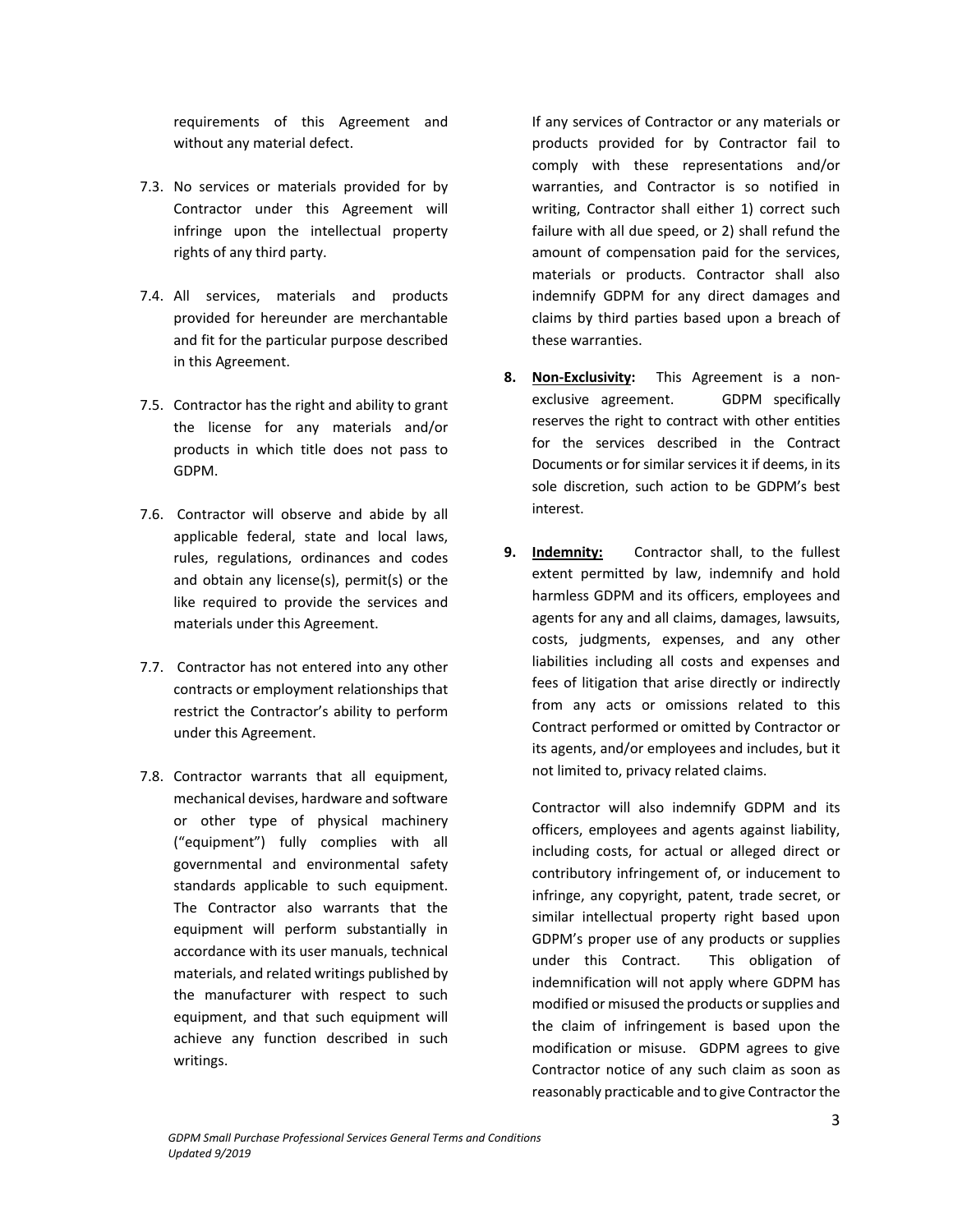authority to settle or otherwise defend any such claim upon consultation with and approval by GDPM's General Counsel. If a successful claim of infringement is made, or if Contractor reasonably believes that an infringement claim that is pending may succeed, Contractor shall take one of the following four actions:

- 9.1. Modify the service(s), material(s) and/or product(s) so that the service(s), materials(s), and/or product(s) are no longer infringing.
- 9.2. Replace material(s) and/or product(s) with an equivalent or better item.
- 9.3. Acquire the right for GDPM to use the infringing service(s), material(s) and/or product(s) as intended; or
- 9.4. Cease the related service(s) and/or remove the material(s) and/or product(s) and refund any amount GDPM paid for the service(s), material(s) and/or products(s) that required the availability of the infringing material(s) and/or product(s) for it to be useful to GDPM.

Nothing contained in this provision shall be construed to limit any indemnity obligations of Contractor as set forth within the provisions of the Contract Documents.

It is agreed and understood that in no event shall any GDPM official, officer, employee, or agent be held personally liable or responsible for any covenant or agreement whether expressed or implied.

It is acknowledged and agreed that GDPM has no authority to provide guarantees, indemnifications, rights of set off, or other pledges involving assets of any Public Housing Project as defined in the HUD Annual Contributions Contract between GDPM and HUD ("Annual Contributions Contract"), or other asset of GDPM, including any assets related to the

federal programs administered by GDPM. Accordingly, except as approved by HUD in writing, it is acknowledged that there is no legal right of recourse against (1) any GDPM Public Housing Project; (2) any operating receipts, as the term operating receipts is defined in the Annual Contributions Contract, HCV receipts or GDPM Capital Funds; (3) any GDPM public housing operating reserve as reflected in GDPM's annual operating budget and required under the Annual Contributions Contract; or (4) any other asset of GDPM related to the U.S. Housing Act of 1937, as amended. Should any assets of GDPM be identified at a later date as meeting the criteria set forth above, any guarantees, indemnifications, rights of set off, or other pledges involving those assets will be deemed null, void, and unenforceable.

# **10. Insurance:**

- 10.1.Contractor shall obtain and maintain during the performance of any services under this Agreement the following insurance and the amount of such coverage shall be in an amount to cover all indemnity obligations and shall include, but not necessarily be limited to, the following:
	- 10.1.1. Commercial general liability insurance, including a contractual liability endorsement, in an amount not less than: \$1,000,000 each occurrence; \$2,000,000 general aggregate; \$50,000 damage to premises and fire damage; and \$5,000 medical expenses for any one person.
	- 10.1.2. Professional liability and/or "errors and omissions" coverage with a limit not less than \$1,000,000.
	- 10.1.3. Automobile Liability Insurance with GDPM named as an additional insured with minimum limits as follows: \$1,000,000 combined single limit; \$50,000/\$100,000 for vehicles utilized during the contract when not owned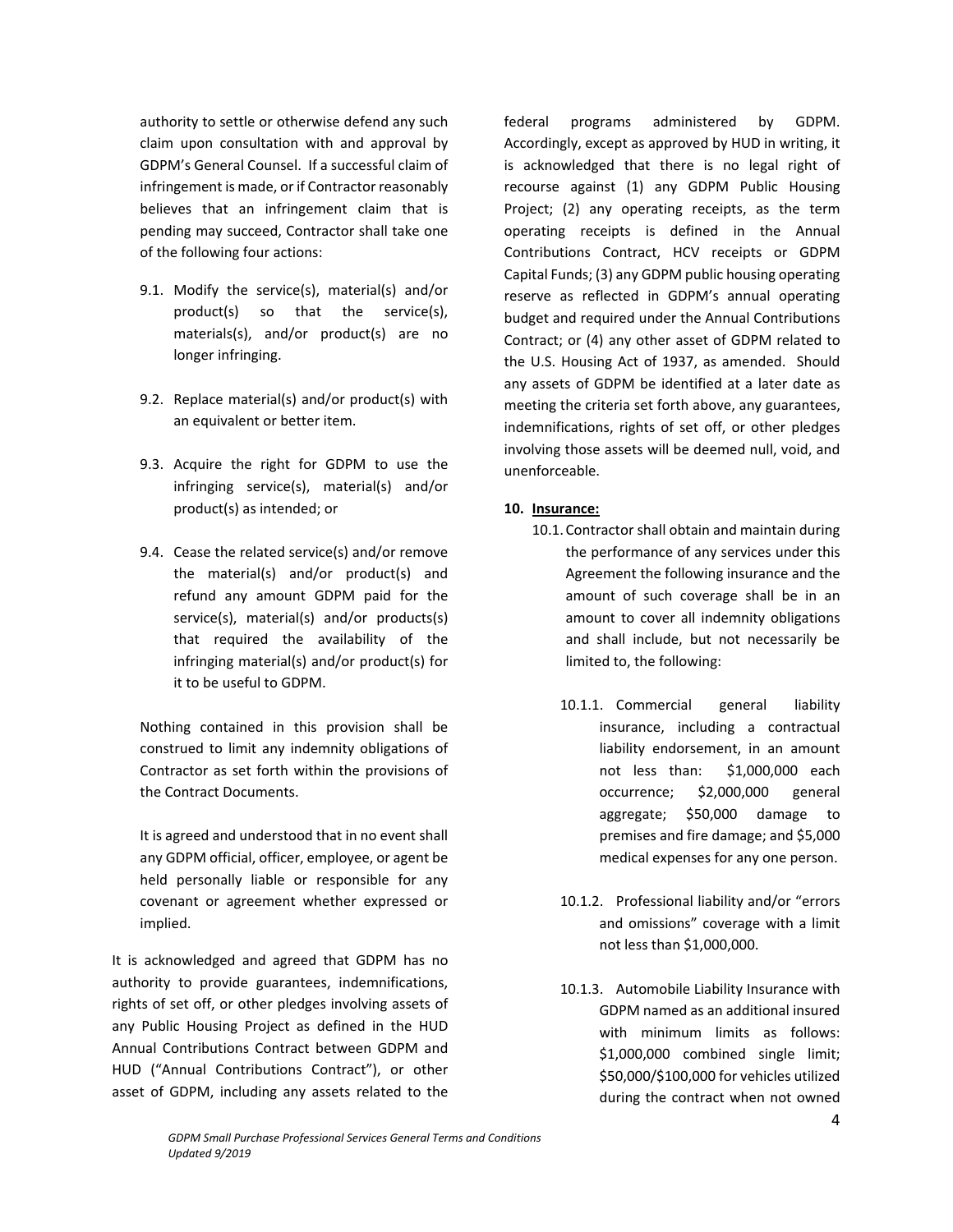by the Contractor; \$5,000 medical pay.

- 10.1.4. Workers' Compensation Insurance as required by state statute and Employer's Liability Insurance covering all of Contractor's employees acting within the course and scope of this Contract.
- 10.1.5. Excess Liability Insurance (Umbrella Policy**):**  may compensate for a deficiency in general liability or automobile insurance coverage limits.
- 10.2. The coverages provided to GDPM shall be primary and not contributing to or in excess of any existing GDPM insurance coverages.
- 10.3. The Insurance shall contain provisions preventing cancellation or non‐renewal without at least 45 days' notice to GDPM and stating that the carrier will waive all rights of recovery, under subrogation or otherwise, against GDPM, its office, agents, employees or Board of Commissioners.
- 10.4.Contractor shall provide certificates evidencing the coverage required herein to GDPM upon execution of this Agreement and annually, thereafter, evidencing renewals thereof. At any time during the term of this Agreement, GDPM may request, in writing, and the Contractor shall thereupon, within 10 days, supply to GDPM evidence satisfactory of its compliance.
- **11. Limitation of Liability:** Notwithstanding any limitation provisions contained in the Contract Documents and materials incorporated by reference, the Parties Agree as follows, unless specified otherwise in this Agreement:
	- 11.1. In no event shall GDPM be liable for any indirect, incidental, or consequential loss or damage of any kind, including but not

necessarily limited to loss of profits or anticipated profits and loss of data, arising from, or in connection with, its use, performance or nonperformance, even if GDPM had been advised, knew or should have known of the possibility of such damages.

- **12. Amendments:** No oral representations will be made as to the meaning of the Contract Documents. No amendment or modification of this Agreement will be effective unless it is in writing, on GDPM letterhead and signed by both Parties. At no time shall an amendment or modification be effective that conflicts with any mandatory provision set forth in *Form HUD‐ 5370‐C General Conditions for Non‐Construction Contracts Section I.*
- **13. Confidentiality:** Contractor will be privy to sensitive information, documents, data, records, or other material that is confidential under this Agreement. Contractor may not disclose any information obtained by it as a result of this Agreement without the express written permission of GDPM. Contractor shall assume that all information, documents, data, records, or other material provided for under this Agreement is confidential.
	- 13.1. The Contractor will be liable for the disclosure of any confidential information. The Parties agree that the disclosure of confidential information obtained under this Agreement may cause GDPM and/or its officers and/or employees irreparable damage for which remedies other than injunctive relief may be inadequate, and the Contractor agrees that in the event of such breach, GDPM shall be entitled to temporary and permanent injunctive relief to enforce this provision without the necessity of proving actual damages. This provision shall not, however, diminish or alter any right to assert claims and/or to recover damages.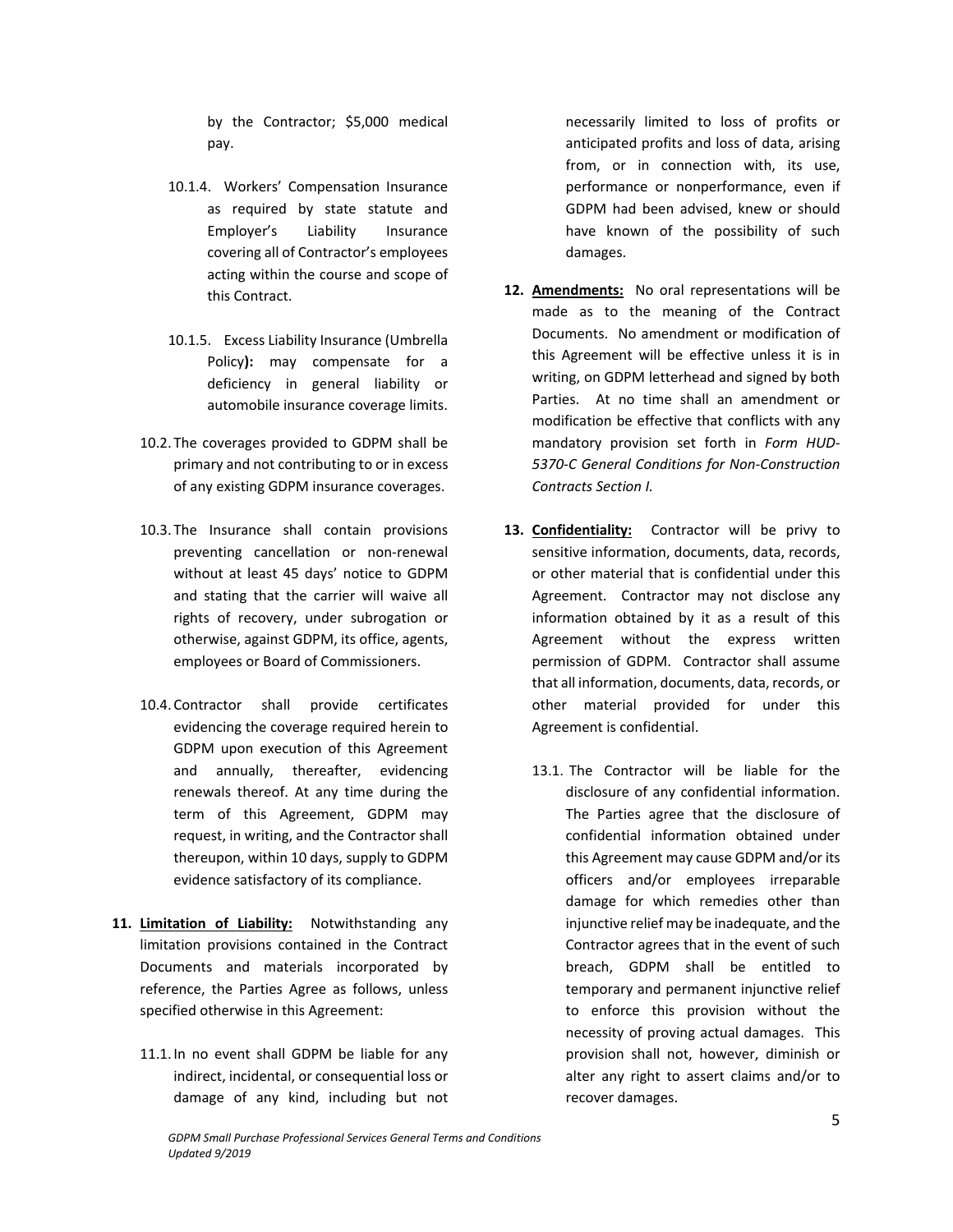- 13.2.When applicable, Contractor agrees to complete with the Privacy Act of 1974 and all rules and regulations issued under the Privacy Act of 1974.
- **14. Ohio Public Records Law**: Correspondence, materials and documents received or produced pursuant to the work related to this Agreement/Solicitation may become public records subject to the provisions of Ohio Public Records access law.
- **15. Publicity:** Contractor agrees to submit to GDPM all advertising and publicity related matter relating to this Agreement wherein GDPM's name is mentioned or language used from which the connection of GDPM's name may, in GDPM's judgment, be inferred or implied. Contractor shall not publish or use such advertising and publicity matters without prior express written consent of GDPM.
- **16. Non‐Waiver of Rights:**  If either party does not seek compensation for breach or insist upon strict performance of any provision of this Agreement, that Party is not prevented from seeking compensation or insisting upon strict performance for a future breach of the same or similar provision. Failure of GDPM to take any action or to assert any right hereunder shall not be deemed a waiver of such right.
- 17. Taxes: GDPM is exempt from state and local sales tax and does not agree to pay any taxes.
- 18. **Remedies:** GDPM may pursue any remedy available under law, including, but not necessarily limited to the following:
	- 18.1. Actual Damages: Contractor is liable to GDPM for all actual and direct damages caused by Contractor's default. In the event Contractor fails to provide services or material as provided for in the Contract Documents, GDPM may substitute the services and/or material from a third party.

GDPM may recover the costs associated with acquiring substitute services and/or materials, less any expense or costs saved by Contractor's default, from Contractor.

- 18.2.  **Liquidated Damages:** If actual or direct damages are uncertain or difficult to determine, GDPM may recover liquidated damages in the amount of 1% of the total value of this Agreement as contemplated within the Contract Documents for every day that the default is not cured by the Contractor. Additionally, if the default is the result of a breach contemplated for in Provision 1 of this Agreement and such default leads to the necessity for GDPM, as determined by GDPM, to re‐solicit for the services, materials, and/or products contemplated for under this Agreement, Contractor shall pay to GDPM the sum of \$2,200 for such costs related to the resolicitation and procurement of another provider. Parties agree that this sum reasonably reflects the cost associated with the re-solicitation contemplated for under this Provision.
- 18.3.**Deduction of Damages from Contract Price:** Upon prior written notice being issued to the Contractor, GDPM may deduct all or any part of the damages resulting from Contractor's default from any part of the price still due on this Agreement.
- **19. Contractor Suspension and Debarment:**  If Contractor fails to perform any one of its obligations under the Contract Documents it will be in default and GDPM, at its sole discretion, may suspend rather than terminate this Agreement when GDPM believes that doing so would better serve its interest. In case of a suspension, the amount of compensation due to Contractor will be determined in the same manner as provided for in the Termination provision(s) set forth in *Form HUD‐5370‐C General Conditions for Non‐Construction*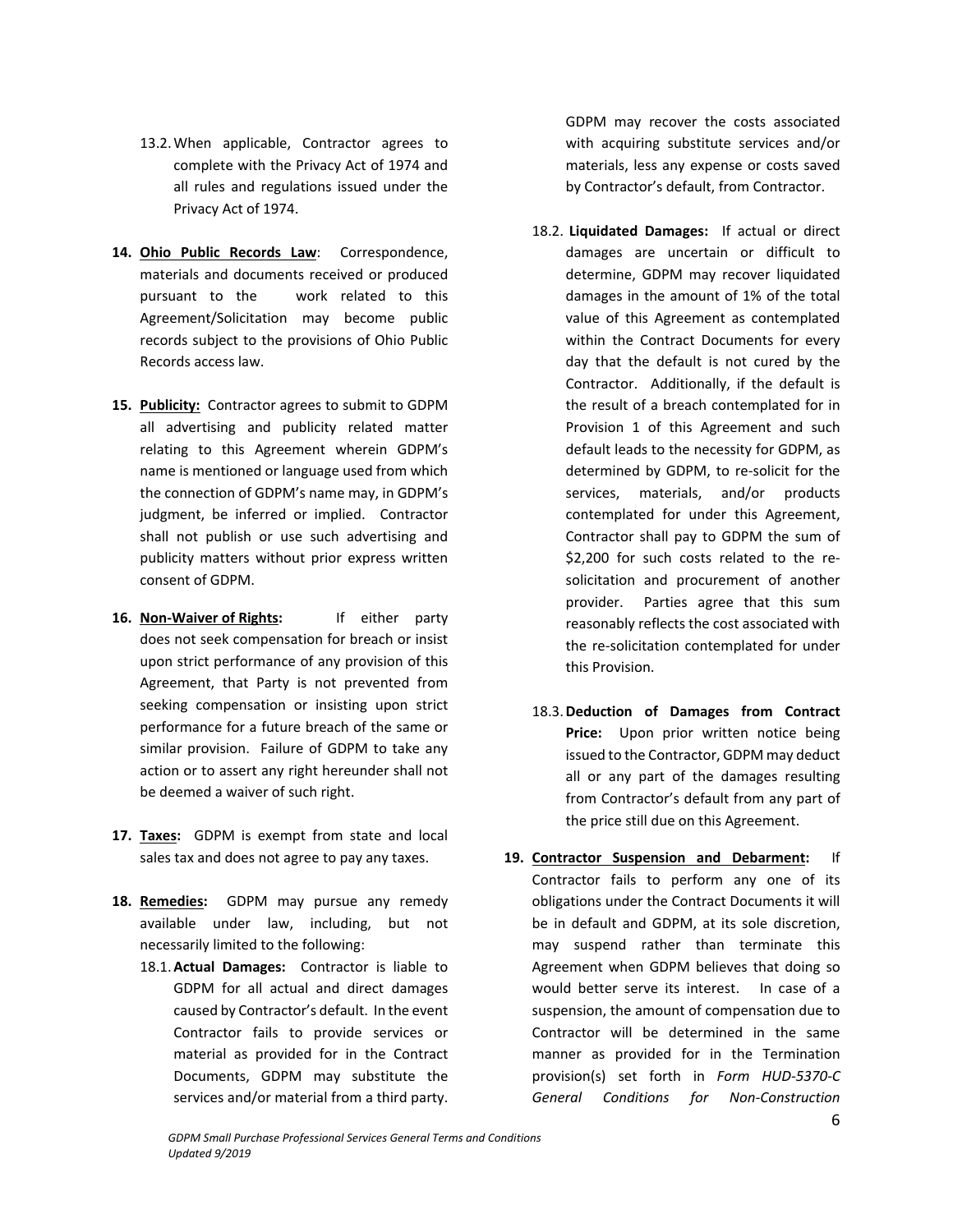*Contracts Section 1*  less any damage to GDPM resulting from Contractor's breach or other default.

Further, a contract award shall not be made available to parties listed on the government‐ wide Excluded Parties List System in the System for Award Management (SAM), in accordance with OMB guidelines at 2 CFR 180 that implement Executive Orders 12549 (3 CFR Part 1986 Comp., p. 189) and 12689 (3 CFR Part 1989 Comp., o.235), "Debarment and Suspension." The Excluded Parties List System in SAM contains the names of parties debarred, suspended, or otherwise excluded by agencies, as well as parties declared ineligible under statutory or regulatory authority other than Executive Order 12549.

**20. Contractor Performance Evaluation and Monitoring:** GDPM, with the cooperation of the Contractor, may complete periodic monitoring and evaluation activities. GDPM may evaluate the Contractor's Performance at any time including without limitation during the term of the contract, prior to exercising an option, and/or after completion of the Contract Work or Contract Term. GDPM will retain the evaluation. The Contractor may request a copy of the completed evaluation(s). If the Contractor wishes to comment or take exception to any rating or remark, the Contractor shall send a response in writing to GDPM within 30 days of Contract Completion and/or Termination.

GDPM may use the evaluation(s) in determining the responsibility of the Contractor for award of future contracts. Poor evaluations may lead to a determination that Contractor is not responsible, and therefore ineligible for award of future contracts for a period of not less than one year.

GDPM may request information from the Contractor for use in evaluating a subcontractor. If information is requested, the Contractor shall comply in a timely and responsive manner.

If a breach of the Contract is committed by the Contractor or is attributable to a Subcontractor, that breach may be used in the responsibility analysis of the Contractor and/or Subcontractor (where applicable) for future contracts or subcontracts for a period of 5 years after the date of the breach unless said breach results in Contractor being placed on debarment list, then for the period provided therein.

- **21. Additional Services/Purchases by Other Public**  Agencies ("Piggy-Back"): Contractor acknowledges that other Public Agencies may seek to "Piggy‐Back" under the same terms and conditions, during the effective period of Agreement. The services and/or purchases being offered in the Contract Documents, Fee Submission and/or Best and Final Offer and for the same prices and/or terms proposed therein. Contractor has the option to agree or disagree to allow contract Piggy‐Backs on a case‐by‐case basis. Before GDPM permits another Public Agency to Piggy‐Back any contract, GDPM shall first obtain the awarded Contractor's approval. Without the Contractor's approval, GDPM cannot permit the requesting Public Agency the right to Piggy-Back. In the event the awarded Contractor allows another Public Agency to join the GDPM Contract, it is expressly understood that GDPM shall in no way be liable for the joining Public Agency obligations to the awarded Contractor in any manner whatsoever.
- **22. Survivorship:** All provisions hereunder relating to payment, confidentiality, warranties, limitations on damages, publicity, choice of law, and indemnity shall survive the termination of this Agreement.
- **23. Governing Law:** This Agreement shall be governed and construed exclusively by its terms and by the laws of the State of Ohio, and the venue for any disputes will be exclusively with the court of appropriate jurisdiction in Montgomery County, Ohio.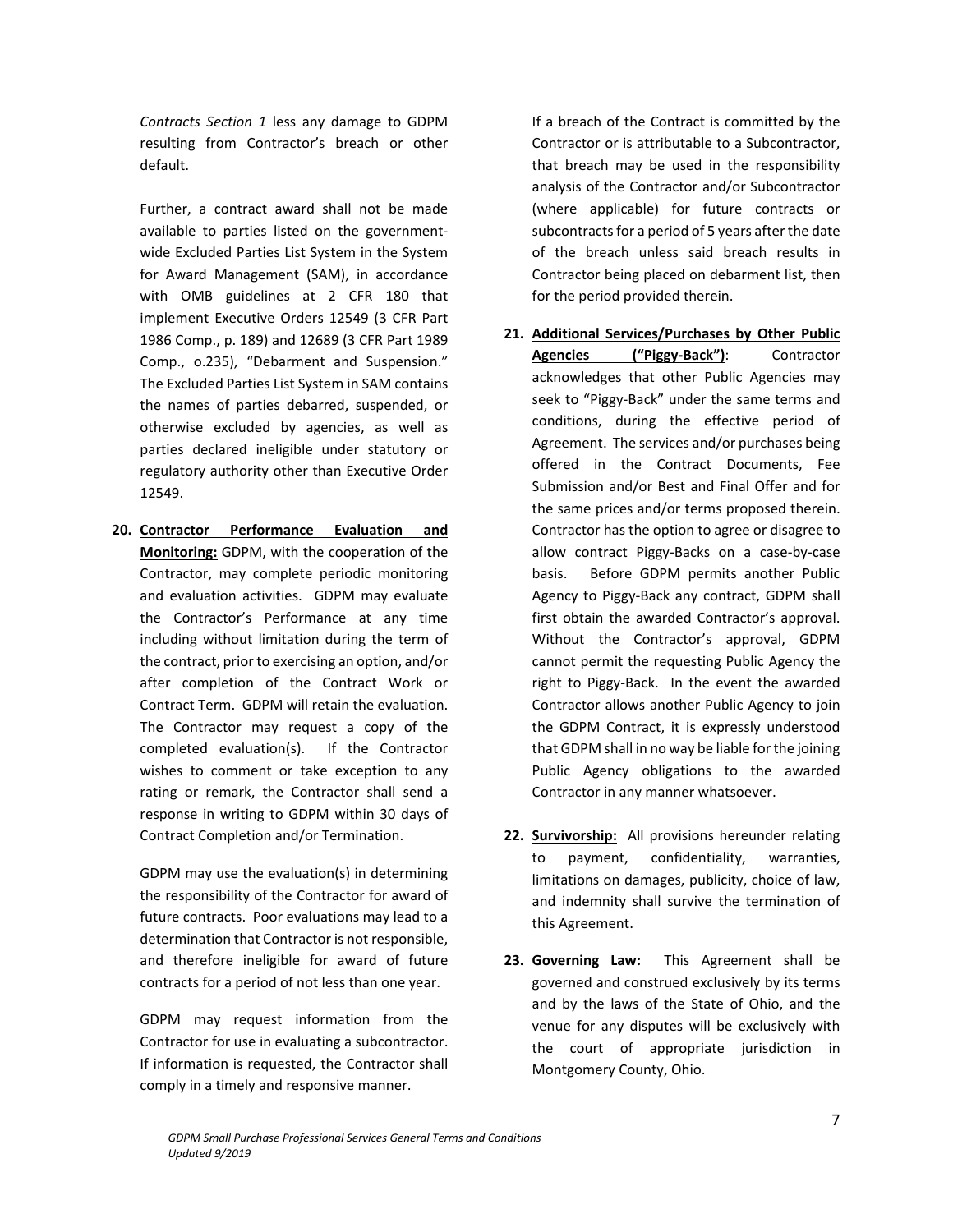- 24. Federal Requirements: The Work to be performed under this Agreement will be paid for in part by federal funds and therefore is subject to federal statutes, rules, regulations, laws, orders and directives applicable to work paid for by federal funds. In the event an applicable federal requirement conflicts with any provision of the Contract Documents, the federal requirement shall prevail and take precedence over and against such conflicting provisions. Federal requirements may include, but is not limited to:
	- 24.1. Any applicable federal Drug-Free Workplace requirements,
	- **24.2.**Executive Order 11061, as amended which directs the Secretary of HUD to take all action necessary and appropriate to prevent discrimination by agencies that utilize federal funds;
	- **24.3.** The Civil Rights Act of 1964; as amended **24.4.**
	- **24.5.**The Age Discrimination Act of 1975, as amended;
	- **24.6.**Anti‐Drug Abuse Act of 1988, as amended;
	- 24.7.HUD Bulletin 909‐23.
	- 24.8. The American with Disabilities Act, as amended;
	- 24.9. The Byrd‐Anti‐lobbying Act Amendment (31 U.S.C. 1352), as amended;
	- 24.10. Section 3 of the Housing and Urban Development Act of 1968, as amended (24 CFR Part 135);
	- 24.11. For prime construction contracts in excess of \$2,000, the Davis Bacon Act (40 U.S.C. 3141‐3148), as amended and 29 CFR Part 5; and
	- 24.12. The Clean Air Act (42 U.S.C. 7401‐ 7671q.) and the Federal Water Pollution control Act (33 U.S.C. 1251‐1387), as amended.
- 25. **State Requirements:** GDPM is an Ohio Political Subdivision and is subject to certain state requirements. Therefore, the work to be performed under this Agreement may subject to

state statutes, rules, regulations, laws, orders and directives applicable to public subdivisions. In the event an applicable state requirement conflicts with any provision of the Contract Documents, unless federal preemption applies, the state requirement shall prevail and take precedence over and against such conflicting provisions. State requirements may include, but are not limited to, any drug-free workplace requirements. Contractor agrees to abide by all State Requirements.

- **26. Force Majeure**: Neither party shall be liable for failure to perform if such failure is caused by conditions beyond its control including, Government restrictions (including the denial or cancellation of any export or other necessary license), wars, insurrections, and delays in delivery of materials. In the event a Force Majeure occurs, the party injured by the other's inability to perform may suspend the Agreement, in whole or in part, for the duration of the Force Majeure events. The party experiencing the Force Majeure event shall cooperate with and assist the injured party in all reasonable ways to minimize the impact of the Force Majeure on the injured party, which may include locating and arranging substitute services if necessary. .
- **27. Severability**: If any provision of this Agreement is determined by a court having appropriate jurisdiction to be unenforceable to any extent, the rest of the provisions of this Agreement and the Contract Documents will remain enforceable to the fullest extent permitted by law.
- **28. Ownership and Use of Documents:** All documents, materials, data, and records generated as a result of this Agreement shall remain the property of GDPM. If this Agreement results in any material to be copyrighted, the author may copyright the work. However, GDPM and the United States Department of Housing and Urban Development will have the right to a royalty free, nonexclusive and irrevocable license to reproduce, publish, use and authorize others to use the work for government purposes.